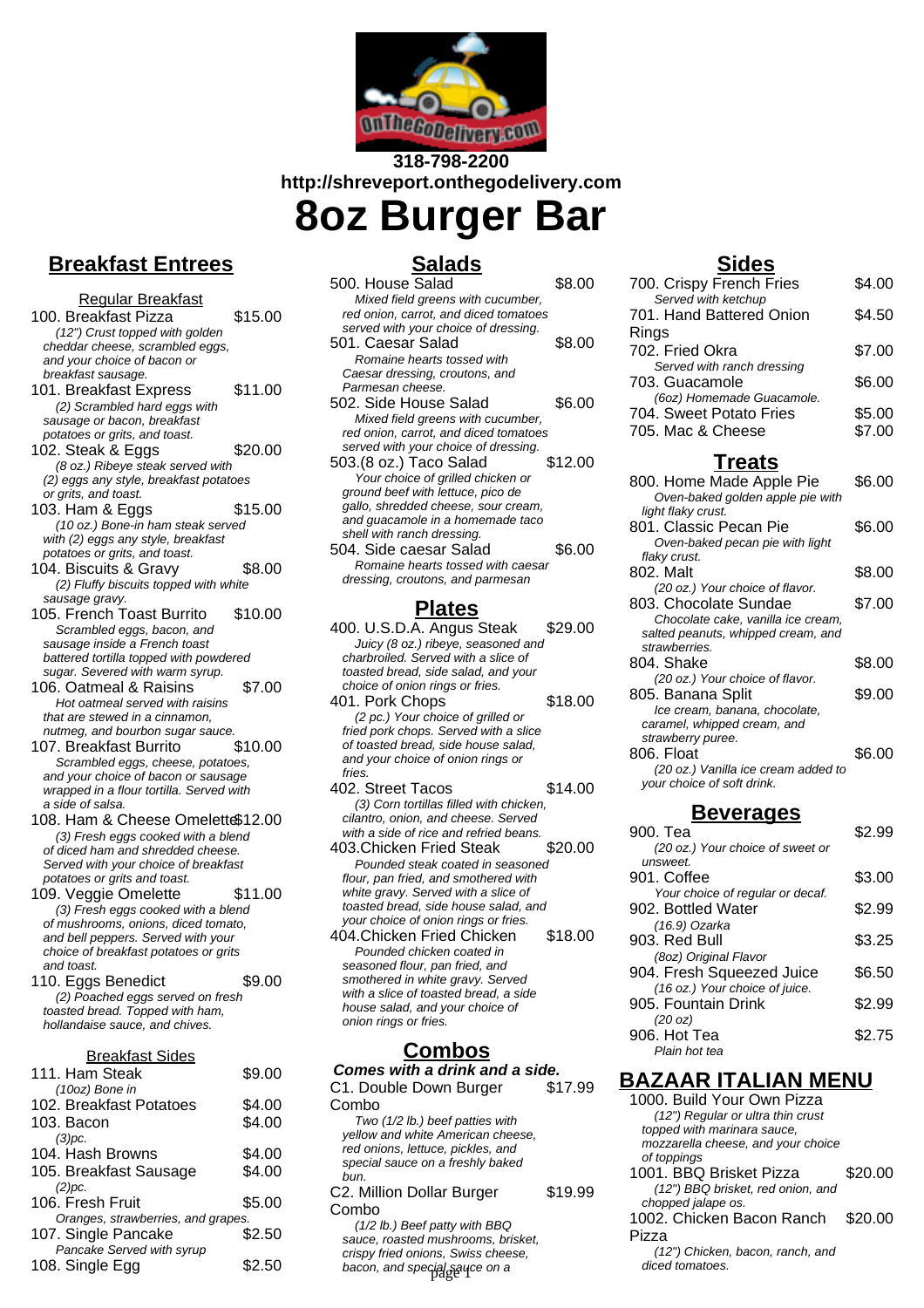| \$4.00                             |
|------------------------------------|
|                                    |
| \$3.00                             |
|                                    |
| \$2.50                             |
| (2pc) Your Choice of white, wheat, |
|                                    |
| \$3.00                             |
|                                    |
| \$4.75                             |
|                                    |
|                                    |

### **All Day Breakfast**

| 114. Full House                                                       | \$12.00 |
|-----------------------------------------------------------------------|---------|
| (2) Eggs any style with sausage or                                    |         |
| bacon, breakfast potatoes or hash                                     |         |
| browns, and toast.                                                    |         |
| 115. French Toast                                                     | \$9.00  |
| (4 pc.) Sourdough bread dipped in<br>homemade cinnamon vanilla sauce, |         |
| then dusted with powdered sugar,                                      |         |
| and served with warmed syrup.                                         |         |
| 116. Pancakes                                                         | \$9.00  |
| (3) Fluffy buttermilk pancakes                                        |         |
| dusted with powdered sugar and                                        |         |
| served with warm syrup.                                               |         |
| 117. BLT                                                              | \$10.00 |
| Bacon, lettuce, and tomato served                                     |         |
| on toasted sourdough bread with<br>mayo.                              |         |
| 118. Egg Sandwich                                                     | \$9.00  |
| Fried egg sandwich with bacon,                                        |         |
| breakfast potatoes, lettuce, and                                      |         |
| tomato on a hamburger bun with                                        |         |
| Cajun mayo.                                                           |         |
| 119. Breakfast Quesadilla                                             | \$9.00  |
| Large flour tortilla stuffed with                                     |         |
| andouille sausage, fresh scrambled                                    |         |
| eggs, and shredded mozzarella<br>cheese. Served with a side of salsa. |         |
| 120. Side of Breakfast Potatoe\$3.00                                  |         |
| (2pc)                                                                 |         |
| 121. Side of Bacon                                                    | \$3.00  |
| (3pc)                                                                 |         |
| 122. Side of Hash Browns                                              | \$4.00  |
| 123. Side of Breakfast Sausag \$3.00                                  |         |
| (2pc)                                                                 |         |
| 128. Turkey Bacon                                                     | \$3.75  |
| (3pc)                                                                 |         |
| 124. Single Pancake                                                   | \$2.50  |
| Pancake Served with syrup                                             |         |
| 125. Single Egg                                                       | \$2.00  |
| (1) Egg any style.                                                    |         |
| 126. Biscuit                                                          | \$2.00  |
| (1pc)                                                                 | \$2.00  |
| 127. Toast<br>(2pc) Your Choice of white, wheat,                      |         |
| or sourdough                                                          |         |
|                                                                       |         |
| <u>Appetizers</u>                                                     |         |
|                                                                       |         |

| 301. Chicken Tenders                  | \$8.00 |
|---------------------------------------|--------|
| (4) Juicy tenders, breaded to         |        |
| perfection. Served with ranch         |        |
| dressing.                             |        |
| 302. Chips & Salsa                    | \$7.00 |
| Crunchy yellow chips served with      |        |
| homemade salsa.                       |        |
| 303. Fried Pickles                    | \$8.00 |
| Thinly sliced pickles deliciously     |        |
| breaded then deep-fried to a          |        |
| golden-brown. Served with ranch       |        |
| dressing.                             |        |
| 304. Buffalo Wings                    | \$9.00 |
| (5 pc.) Your choice of spicy, BBQ,    |        |
| or naked bone-in wings. Served fried  |        |
| and glazed to order with celery and   |        |
| your choice of ranch dressing or bleu |        |
| cheese.                               |        |
| 305. (8 oz.) Quesadilla               |        |
| Vour abojas of abiokan with mixed     |        |

Your choice of chicken with mixed cheese, cilantro, and green chili or

freshly baked bun.

C3. The "8 oz" Burger Combo \$14.99 1/2 lb.) Beef patty served with lettuce, red onion, tomato, pickles, and special sauce on a freshly baked bun.

- C4. Turkey Burger Combo \$15.99 Delicious grilled or fried turkey patty with dijonnaise, lettuce, tomato, pickles, red onion, and crispy bacon on a freshly baked bun.
- C5. BBQ Brisket Burger Combo\$15.99 Chopped brisket smoked to perfection and glazed in rich BBQ sauce. Topped with raw red onions on a freshly baked bun.
- C6. Angeleno Burger Combo \$15.99 Classic California hamburger done the  $(8$  oz.) way. Consists of a  $(1/2$  lb.) beef patty, lettuce, tomato, grilled onion, relish, pickles, special sauce, American cheese, avocado, and bacon on a freshly baked bun.

C7. Veggie Burger Combo \$14.99 Organic vegetable patty with shredded lettuce, sliced tomato, sliced pickles, red onion, avocado, and special sauce on a freshly baked bun.

- C8. Monster Dog Combo \$14.99 A foot-long dog served on a fresh hoagie bun with your choice of toppings.
- C9. Short Rib Grilled Cheese Combo \$15.99 Shredded short rib pressed on sourdough bread with melted white
- American cheese and red onions. C10. Philly Cheese Sandwich \$16.99 Combo
- Your choice of sliced Philly meat or chicken, melted Swiss cheese. sauteed bell peppers, red onion, and mayo served on a hoagie bun. C11. Po-Boy Combo \$17.99 Your choice of fried farm-raised
- catfish fillet or fried shrimp dressed with lettuce, red onion, Creole mustard, and homemade tartar sauce.

C12. King Club Sandwich Combo \$15.99 Sliced turkey and ham, sliced

cheese, bacon, lettuce, tomato, and mayo on wheat bread. C13.Buttermilk Chicken Sandwich Combo \$13.50

(6 oz.) Fried or grilled boneless chicken breast lightly pounded and marinated in buttermilk. Served on a hamburger bun with Cajun mayo, lettuce, tomato, red onion, and pickles.

C14. Asian Wrap Combo \$13.50 Grilled chicken, crispy rice noodles, sesame peanut sauce, and lettuce served in a lightly grilled tortilla. C15. Buffalo Chicken Wrap Combo \$13.50

Grilled chicken, shredded cheese, lettuce, diced tomatoes, and buffalo ranch sauce served in a lightly grilled tortilla C16. Chicken Caesar Wrap \$13.50

Combo Grilled chicken, romaine lettuce, and Parmesan cheese tossed in

Caesar dressing and served in a lightly grilled tortilla.

#### **Burgers Only**

500. Double Down Burger \$12.00 Two (1/2 lb.) beef patties with yellow and white American cheese,

1003. Hawaiian Pizza \$20.00 (12") Ham, bacon, pineapple, and mozzarella cheese.

**BAZAAR MEXICAN MENU** Bazaar Mexican Appetizers 1100. ThinTaco Pizza  $$16.00$ (12 oz.) Crispy pizza shell, salsa, ground beef, mixed cheese, lettuce, and tomato. 1101. Nachos \$12.00 Ground beef, queso, sour cream, guacamole, lettuce, and tomato. 1102. Bowl of Queso Blanco \$8.00 (10 oz.) Bowl of white queso topped with ground beef, and cilantro. Served with chips. 1103. Guacamole & Salsa \$10.00 (10 oz.) Served with chips. 1104. Loaded Baked Potato \$9.00 Baked potato topped with ground beef, mixed cheese, and sour cream. Bazaar Mexican Specialties 1200. Burrito \$10.00 Your choice of protein, cheese, pico, lettuce, sour cream, and chipotle ranch. 1201. Burrito Bowl \$9.00 Your choice of protein, rice, refried beans, peppers, lettuce, tomatoes, sour cream, and cheese. 1202. Chimichanga \$10.00 Your choice of beef or chicken, mixed cheese, sour cream, and jalape os. Served with chopped lettuce and tomatoes. 1203. Street Taco \$3.75 (1) Corn tortilla filled with your choice of protein, cilantro, onion, cheese, and verde drizzle. 1204. Crunch Wrap \$10.00 Taco beef, nacho cheese, lettuce, tomato, sour cream, verde drizzle, and a tostada shell wrapped in a flour tortilla. 1205. Quesadilla \$9.00 Your choice of protein, cheese, green peppers, and sour cream. 1206. Fajitas Your choice of protein, peppers, and onions smothered in cheese. Served with sour cream, rice, refried beans, and corn tortillas. Bazaar Mexican Sides

1300. Mexican Rice \$3.00 1301. Refried Beans **\$3.00**